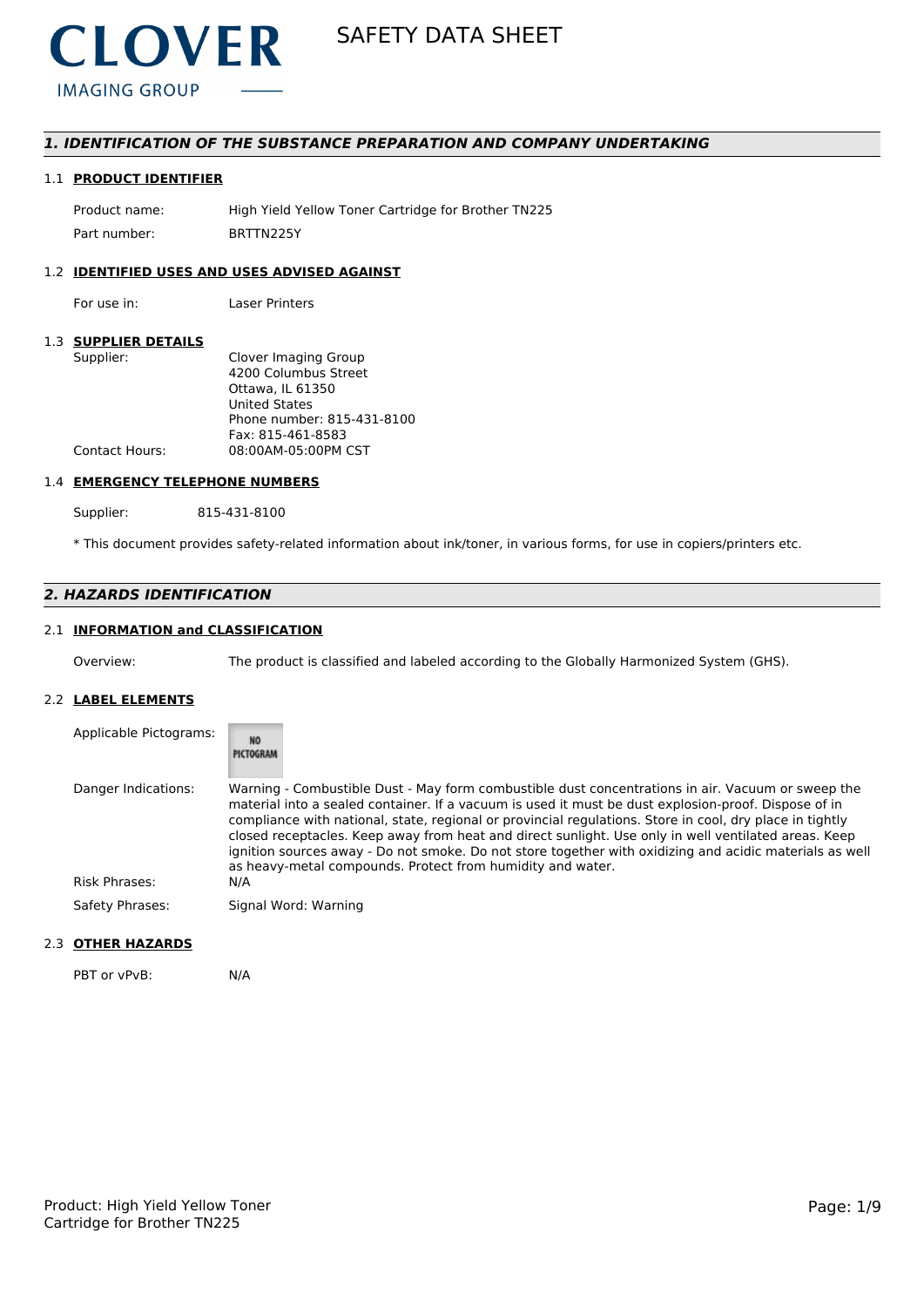

## *3. COMPOSITION / INFORMATION ON INGREDIENTS*

| Ingredients                   | <b>CAS number</b> | Weight %   | <b>OSHA</b><br><b>PEL</b> | <b>ACGIH</b><br><b>TLV</b> | Other                                                       |
|-------------------------------|-------------------|------------|---------------------------|----------------------------|-------------------------------------------------------------|
| Styrene-Acrylate<br>Copolymer | 26655-10-7        | 50-100     |                           |                            |                                                             |
| Yellow Pigment                |                   | $2.5 - 10$ |                           |                            |                                                             |
| Styrene Acrylic Resin         |                   | $2.5 - 10$ |                           |                            |                                                             |
| Polypropylene                 | 9003-07-0         | $2.5 - 10$ |                           |                            |                                                             |
| <b>Fumed Silica</b>           | 844491-94-7       | $2.5 - 10$ |                           |                            | Amorphous Silica: USA OSHA                                  |
|                               |                   |            |                           |                            | (TWA/PEL): 20 mppcf 80 mg/m3,<br>ACGIH (TWA/TLV): 10 mg/m3. |
|                               |                   |            | <b>TWA: 15</b>            | TWA: 10                    | TRGS 900 (Luftgrenzwert): 10                                |
|                               |                   |            | mg/m3                     | mq/m3                      | mg/m3 (Einatembare partikel), 3                             |
|                               |                   |            | (Total Dust).             | (Inhalable                 | mg/m3 (Alveolengängige fraktion).                           |
|                               |                   |            | $5 \text{ mg/m}$          | Particulate),              | UK WEL: 10 mg/m3 (Respirable                                |
|                               |                   |            | (Respirable)              | $3 \text{ mg/m}$           | Dust), 5 mg/m3 (Inhalable Dust).                            |
|                               |                   |            | Fraction)                 | (Respirable                |                                                             |
|                               |                   |            |                           | Particulate)               |                                                             |

The Full Text for all R-Phrases are Displayed in Section 16

## **COMPOSITION COMMENTS**

The Data Shown is in accordance with the latest Directives. This section provides composition information for the specified substance/mixture.

## *4. FIRST-AID MEASURES*

## 4.1 **FIRST AID MEASURES**

## 4.1.1 **FIRST AID INSTRUCTIONS BY RELEVANT ROUTES OF EXPOSURE**

| Inhalation:   | Supply fresh air; consult doctor in case of complaints.                                                         |
|---------------|-----------------------------------------------------------------------------------------------------------------|
| Eye contact:  | Rinse opened eye for several minutes under running water. If symptoms persist, consult a doctor.                |
| Skin contact: | Immediately wash with water and soap and rinse thoroughly. Generally the product does not<br>irritate the skin. |
| Ingestion:    | Drink copious amounts of water and provide fresh air. Immediately call a doctor.                                |

### 4.1.2 **ADDITIONAL FIRST AID INFORMATION**

Additional first aid information: N/A Immediate Medical Attention Required: No further relevant information available.

## 4.2 **SYMPTOMS AND EFFECTS**

| Acute Symptoms from Exposure:   | No further relevant information available. |
|---------------------------------|--------------------------------------------|
| Delayed Symptoms from Exposure: | No further relevant information available. |

### 4.3 **IMMEDIATE SPECIAL TREATMENT OR EQUIPMENT REQUIRED**

No further relevant information available.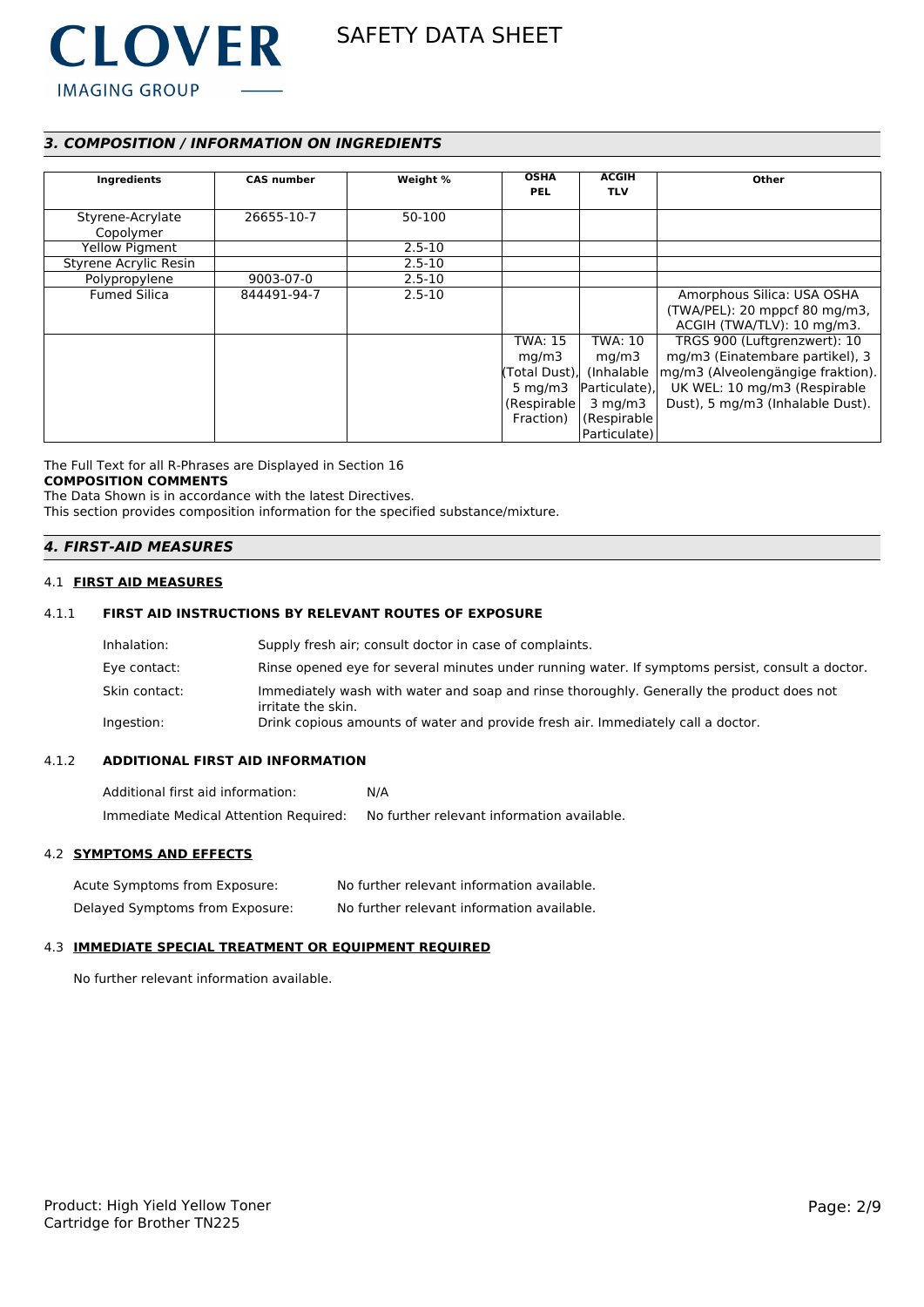

## *5. FIRE-FIGHTING MEASURES*

#### 5.1 **EXTINGUISHING MEDIA**

Recommended Extinguishing Media: CO2, extinguishing powder or water spray. Fight larger fires with water spray or alcohol resistant foam. Extinguishing Media Not to be Used: None known.

### 5.2 **SPECIAL HAZARD**

Extinguishing Media Not to be Used: N/A

Unusual Fire/Explosion Hazards: Like most finely divided organic powders , toner dust may form an explosive mixture in air.

#### 5.3 **ADVICE FOR FIRE FIGHTERS**

Avoid inhalation of smoke. Wear protective clothing and wear self-contained breathing apparatus

## *6. ACCIDENTAL RELEASE MEASURES*

## 6.1 **PERSONAL PRECAUTIONS, PROTECTIVE EQUIPMENT AND EMERGENCY PROCEDURES**

#### 6.1.1 **PRECAUTIONS FOR NON-EMERGENCY PERSONNEL**

Wear protective equipment. Keep unprotected persons away. Wear self-contained respiratory protective device.

#### 6.1.2 **ADDITIONAL FIRST AID INFORMATION**

Do not allow to enter sewers/ surface or ground water.

#### 6.1.3 **PERSONAL PROTECTION**

Wear personal protective equipment as described in Section 8.

#### 6.2 **ENVIRONMENTAL PRECAUTIONS**

Regulatory Information: Keep product out of sewers and watercourses.

### 6.3 **METHODS AND MATERIAL FOR CONTAINMENT AND CLEANUP**

Spill or Leak Cleanup Procedures: Vacuum or sweep the material into a sealed container. If a vacuum is used it must be dust explosion-proof. Dispose of in compliance with national, state, regional or provincial regulations.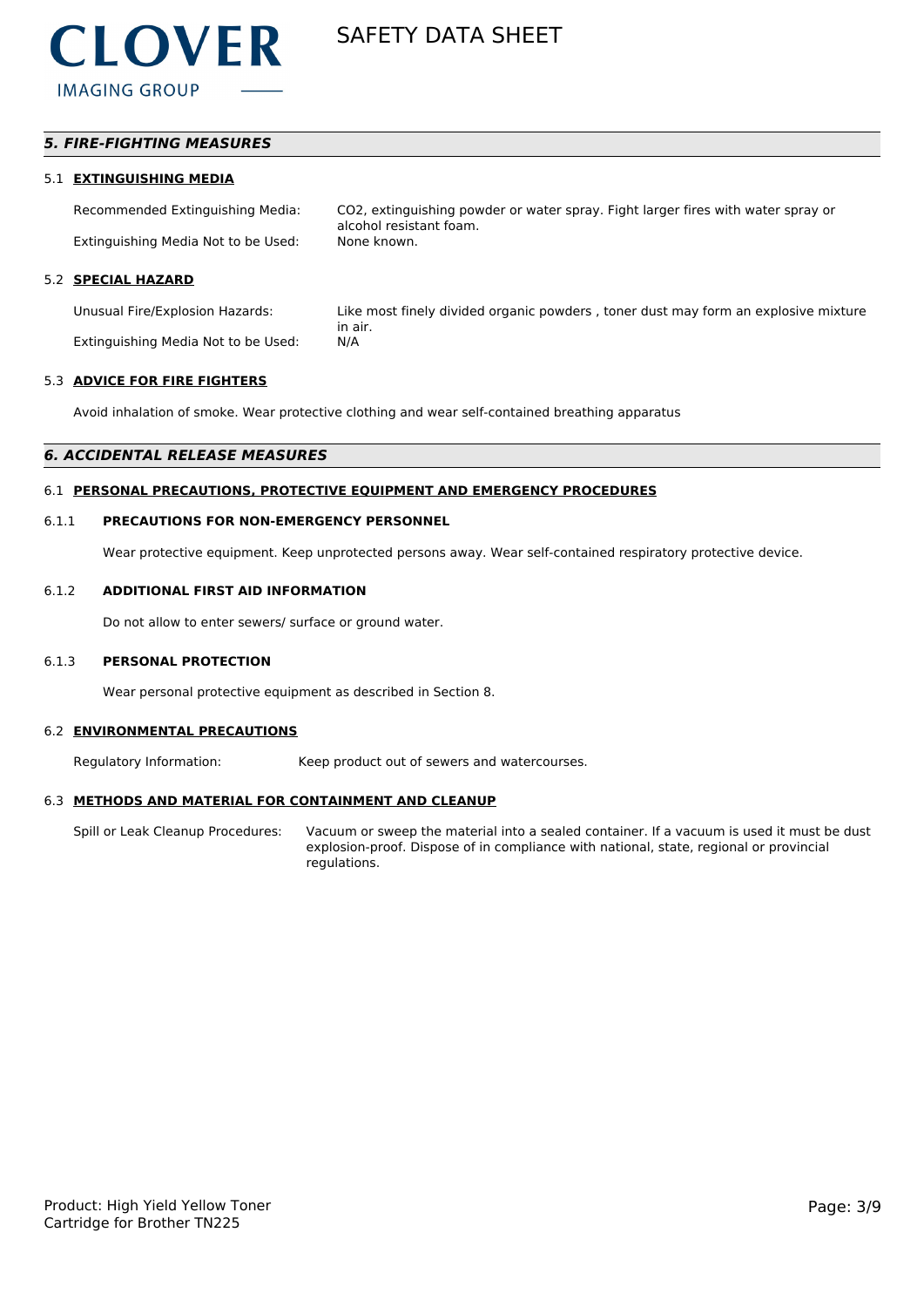## *7. HANDLING AND STORAGE*

#### 7.1 **PRECAUTIONS FOR SAFE HANDLING**

Recommendations for Handling: No special precautions when used as intended. Keep containers closed. If toner, avoid creating dust. Keep away from ignition sources. Advice on General Hygiene: Never eat, drink or smoke in work areas. Practice good personal hygiene after using this material, especially before eating, drinking, smoking, using the restroom, or applying cosmetics.

#### 7.2 **CONDITIONS FOR SAFE STORAGE**

Avoid high temperatures, >100°F/32°C

#### 7.3 **SPECIFIC END USES**

Printing devices

#### *8. EXPOSURE CONTROLS/PERSONAL PROTECTION*

#### 8.1 **CONTROL PARAMETERS**

The best protection is to enclose operations and/or provide local exhaust ventilation at the site of chemical release in order to maintain airborne concentrations of the product below OSHA PELs (See Section 3). Local exhaust ventilation is preferred because it prevents contaminant dispersion into the work area by controlling it at its source.

#### 8.2 **EXPOSURE CONTROLS**

#### **Respiratory protection:**

IMPROPER USE OF RESPIRATORS IS DANGEROUS. Seek professional advice prior to respirator selection and use. Follow OSHA respirator regulations (29 CFR 1910.134 and 1910.137) and, if necessary, wear a NIOSH approved respirator. Select respirator based on its suitability to provide adequate worker protection for given work conditions, levels of airborne contamination, and sufficient levels of oxygen.

#### **Eye/Face Protection:**

Contact lenses are not eye protective devices. Appropriate eye protection must be worn instead of, or in conjunction with contact lenses.

#### **Hand/Skin Protection:**

For emergency or non-routine operations (cleaning spills, reactor vessels, or storage tanks), wear an SCBA. WARNING! Air purifying respirators do not protect worker in oxygen deficient atmospheres.

#### **Additional Protection:**

N/A

#### **Protective Clothing and Equipment:**

Wear chemically protective gloves, boots, aprons, and gauntlets to prevent prolonged or repeated skin contact. Wear splashproof chemical goggles and face shield when working with liquid, unless full face piece respiratory protection is worn.

#### **Safety Stations:**

Make emergency eyewash stations, safety/quick-drench showers, and washing facilities available in work area.

#### **Contaminated Equipment:**

Separate contaminated work clothes from street clothes. Launder before reuse. Remove material from your shoes and clean personal protective equipment. Never take home contaminated clothing.

#### **Comments:**

Never eat, drink or smoke in work areas. Practice good personal hygiene after using this material, especially before eating, drinking, smoking, using the restroom, or applying cosmetics.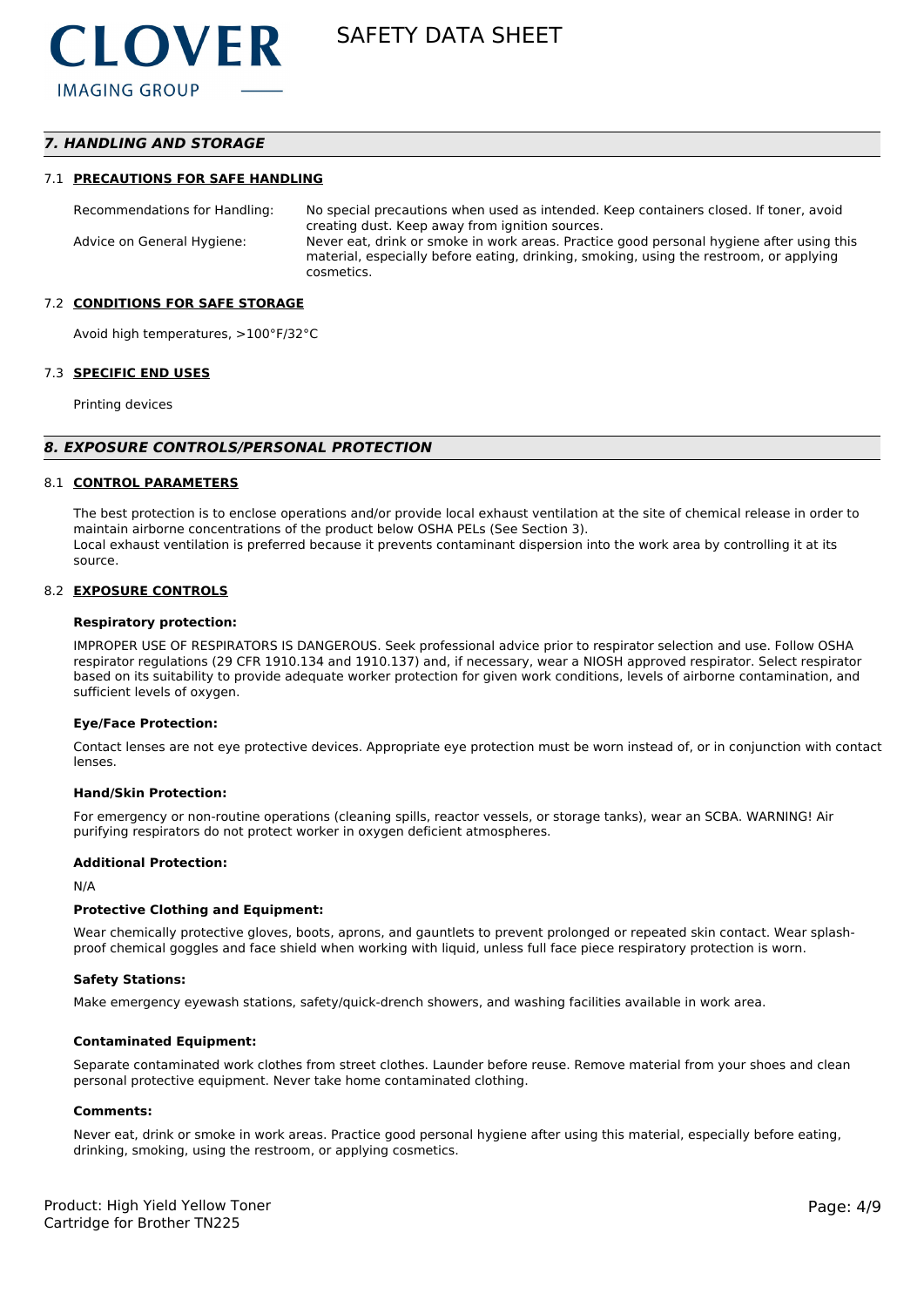

## *9. PHYSICAL AND CHEMICAL PROPERTIES*

## 9.1 **DETAIL INFORMATION**

| Physical state:            | APPEARANCE: Form: Powder, Color: Yellow |
|----------------------------|-----------------------------------------|
| Color:                     | Yellow                                  |
| Odor:                      | Odorless                                |
| Odor threshold:            | Undetermined.                           |
|                            |                                         |
| Boiling point:             | Undetermined.                           |
| Melting point:             | Undetermined.                           |
| Flash point:               | Not Applicable.                         |
| <b>Explosion limits:</b>   | Undetermined.                           |
| Relative density:          | Undetermined.                           |
| Auto-ignition temperature: | Product is not self-igniting.           |

#### 9.2 **OTHER INFORMATION**

DANGER OF EXPLOSION: Product does not present an explosion hazard in its original state. DENSITY: SG: 1.3-1.8. SOLUBILITY IN/MISCIBILITY WITH WATER: Insoluble. SOLVENT CONTENT: Organic solvents 0.0%; Solids content: 100.0%.

## *10. CHEMICAL STABILITY AND REACTIVITY*

#### 10.1 **Reactivity:**

| <b>Reactivity Hazards:</b><br>Data on Mixture Substances: | None<br>None                                                                                                   |
|-----------------------------------------------------------|----------------------------------------------------------------------------------------------------------------|
| 10.2 Chemical Stability:                                  | The product is stable. Under normal conditions of storage and use, hazardous<br>polymerization will not occur. |
| 10.3 Hazardous Polymerization:                            | Stable under conditions of normal use.                                                                         |
| 10.4 Conditions to Avoid:                                 | Keep away from heat, flame, sparks and other ignition sources.                                                 |
| 10.5 Incompatible Materials:                              | Strong oxidizing materials                                                                                     |
| 10.6 Hazardous Decomposition:                             | Will not occur.                                                                                                |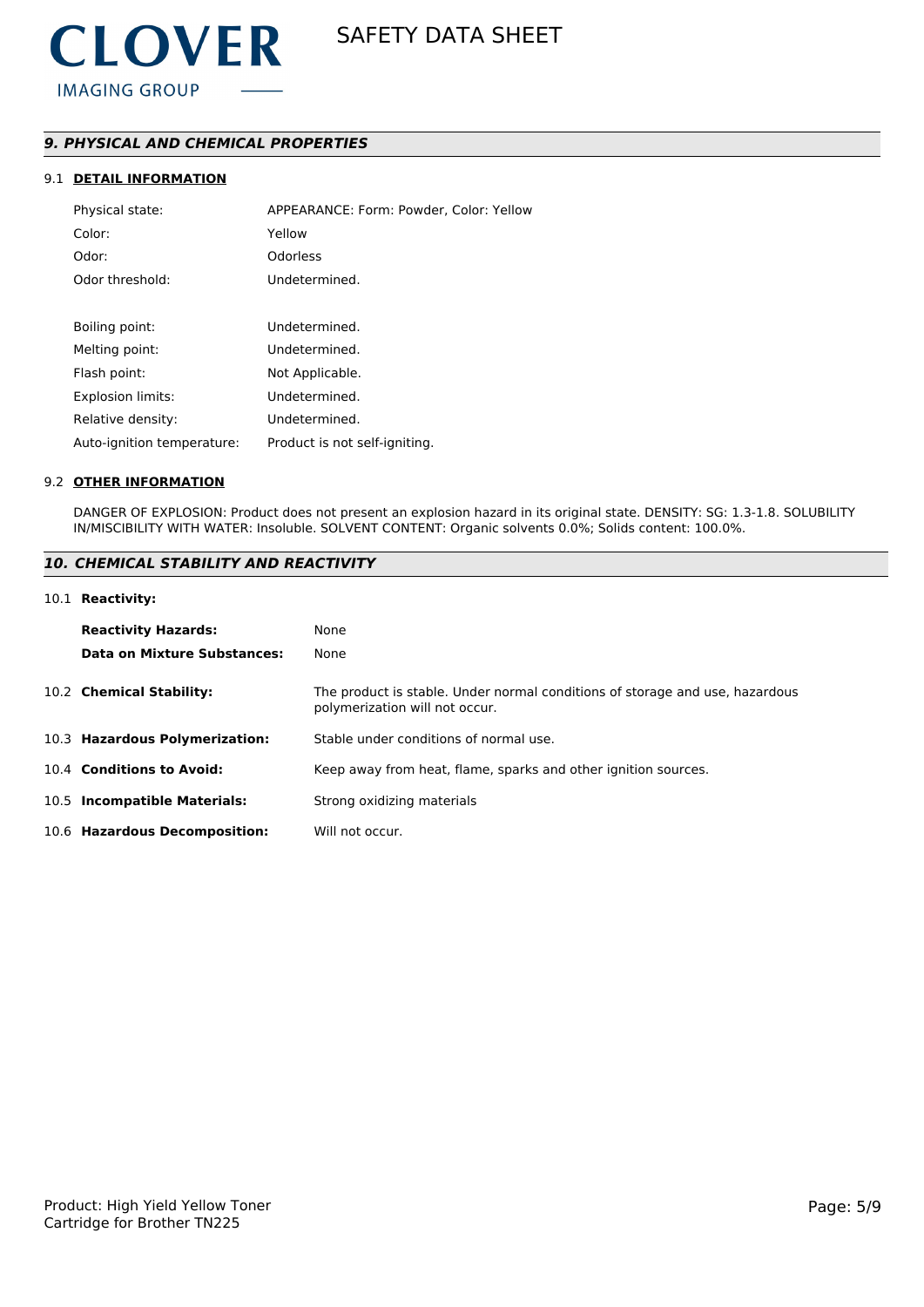

## *11. INFORMATION ON TOXICOLOGICAL EFFECT*

| <b>Mixtures:</b>                   | Resin mixture                                                                                    |
|------------------------------------|--------------------------------------------------------------------------------------------------|
| <b>Acute Toxicity:</b>             | N/A                                                                                              |
| <b>Skin Corrosion/Irritation:</b>  | No toxic irritating effect, according to Directive 67/548/EEC or Directive 199/45/EC.            |
| <b>Serious Eye Damage:</b>         | No toxic irritating effect, according to Directive 67/548/EEC or Directive 199/45/EC.            |
| Inhalation:                        | N/A                                                                                              |
| <b>Sensitization:</b>              | No toxic sensitizing effects known, according to EU Directive 67/548/EEC or Directive 199/45/EC. |
| <b>Mutagenicity:</b>               | Ames test Negative (According to the test result of similar composition.)                        |
| <b>Carcinogenicity:</b>            | IARC (International Agency for Research on Cancer): 9003-07-0, Polypropylene, 3. NTP (National   |
|                                    | Toxicology Program): None of the ingredients is listed. OSHA-Ca (Occupational Safety & Health    |
|                                    | Administration): None of the ingredients is listed.                                              |
| <b>Reproductive Toxicity:</b>      | N/A                                                                                              |
| <b>STOT - Single Exposure:</b>     | N/A                                                                                              |
| <b>STOT - Multiple Exposure:</b>   | N/A                                                                                              |
| Ingestion:                         | N/A                                                                                              |
| <b>Hazard Class Information:</b>   | N/A                                                                                              |
| <b>Mixture on Market Data:</b>     | N/A                                                                                              |
| Symptoms:                          | N/A                                                                                              |
| <b>Delayed/Immediate Effects:</b>  | N/A                                                                                              |
| <b>Test Data on Mixture:</b>       | N/A                                                                                              |
| <b>Not Meeting Classification:</b> | N/A                                                                                              |
| <b>Routes of Exposure:</b>         | N/A                                                                                              |
| <b>Interactive Effects:</b>        | N/A                                                                                              |
| <b>Absence of Specific Data:</b>   | N/A                                                                                              |
| Mixture vs Substance Data: N/A     |                                                                                                  |
|                                    |                                                                                                  |

## *12. ECOLOGICAL INFORMATION*

| 12.1 <b>Eco toxicity:</b>   | Aquatic toxicity: No further relevant information available.                                                                                                                            |
|-----------------------------|-----------------------------------------------------------------------------------------------------------------------------------------------------------------------------------------|
| 12.2 Degradability:         | No further relevant information available.                                                                                                                                              |
|                             | 12.3 <b>Bioaccumulation Potential:</b> No further relevant information available.                                                                                                       |
| 12.4 Mobility in Soil:      | No further relevant information available.                                                                                                                                              |
| 12.5 PBT & vPvB Assessment: | N/A                                                                                                                                                                                     |
| 12.6 Other Adverse Effects: | Water hazard class 1 (Self-assessment): slightly hazardous for water. Do not allow undiluted<br>product or large quantities of it to reach ground water, water course or sewage system. |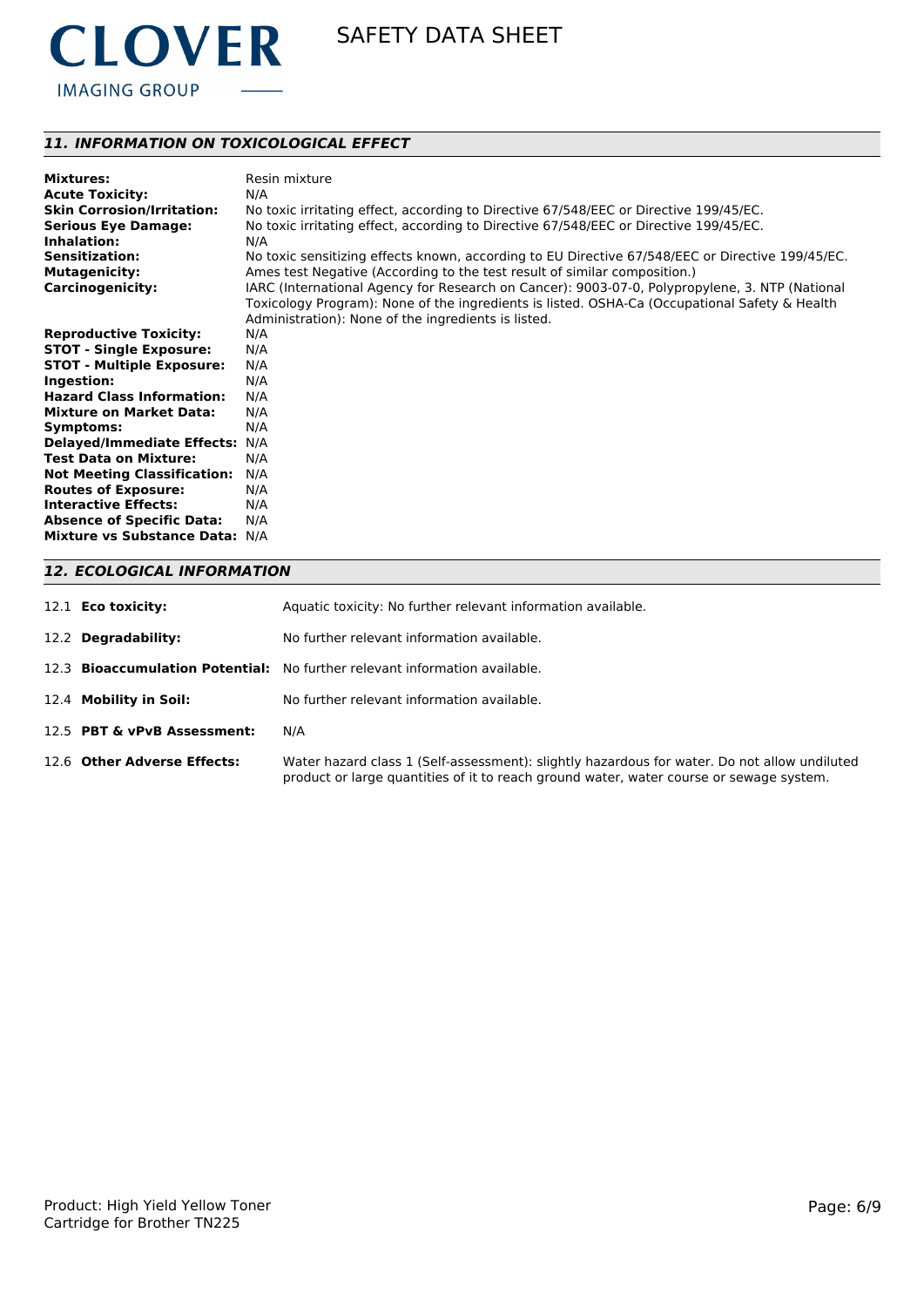

## *13. DISPOSAL CONSIDERATIONS*

#### **Disposal Information:**

 Dispose of product in accordance with local authority regulations. Empty container retains product residue.

#### **Physical/Chemical Properties that affect Treatment:**

Symbol: This product is not classified as dangerous

Risk Phrases: This product is not classified according to the federal, state and local environmental regulations.

#### **Waste Treatment Information:**

If toner, do not shred toner cartridge, unless dust-explosion prevention measures are taken. Finely dispersed particles may form explosive mixtures in air. Dispose of in compliance with federal, state, and local regulations.

### **Personal Protection Required:**

N/A

| <b>14. TRANSPORT INFORMATION</b>       |                                                                                                     |  |
|----------------------------------------|-----------------------------------------------------------------------------------------------------|--|
| 14.1 <b>ID Number:</b>                 | None. Not a regulated material under the United States DOT, IMDG, ADR, RID, or ICAO/IATA.           |  |
| 14.2 Shipping Name:                    | None. Not a regulated material under the United States DOT, IMDG, ADR, RID, or ICAO/IATA            |  |
| 14.3 Hazard Class:                     | HMIS Rating: Health = $1$ Fire = $1$ Reactivity = 0                                                 |  |
| 14.4 Packing Group:                    | Not a regulated material under the United States DOT, IMDG, ADR, RID, or ICAO/IATA.                 |  |
| 14.5 Environmental Hazards:            | N/A                                                                                                 |  |
| 14.6 User Precautions:                 | N/A                                                                                                 |  |
| 14.7 Bulk Transport:                   | N/A                                                                                                 |  |
| <b>15. REGULATORY INFORMATION</b>      |                                                                                                     |  |
| 15.1 Regulatory Information:           | TSCA: 26655-10-7 Styrene-Acrylate Copolymer, 9003-07-0 Polypropylene, 65997-04-8<br>Rosin Fumarated |  |
| <b>EPA Regulatory Information: N/A</b> |                                                                                                     |  |

**CERCLA Reportable Quantity:** N/A

#### 15.2 **Superfund Information:**

#### **Hazard Categories:**

**Immediate:** N/A

**Delayed:** N/A

**Fire:** NFPA Rating: Health  $= 1$  Fire  $= 1$  Reactivity  $= 0$ 

**Pressure:** N/A

**Reactivity:** N/A

#### **Section 302 - Extremely Hazardous:** N/A

#### **Section 311 - Hazardous:** N/A

| 15.3 State Regulations:            | Proposition 65: None of the ingredients is listed.                                                                                                                                                                                                                                                                                                           |
|------------------------------------|--------------------------------------------------------------------------------------------------------------------------------------------------------------------------------------------------------------------------------------------------------------------------------------------------------------------------------------------------------------|
| 15.4 Other Regulatory Information: | Carcinogenic categories: EPA (Environmental Protection Agency), None of the ingredients<br>is listed; TLV (Threshold Limit Value established by ACGIH), None of the ingredients is<br>listed; NIOSH-Ca (National Institute for Occupational Safety and Health), None of the<br>ingredients is listed. A Chemical Safety Assessment has not been carried out. |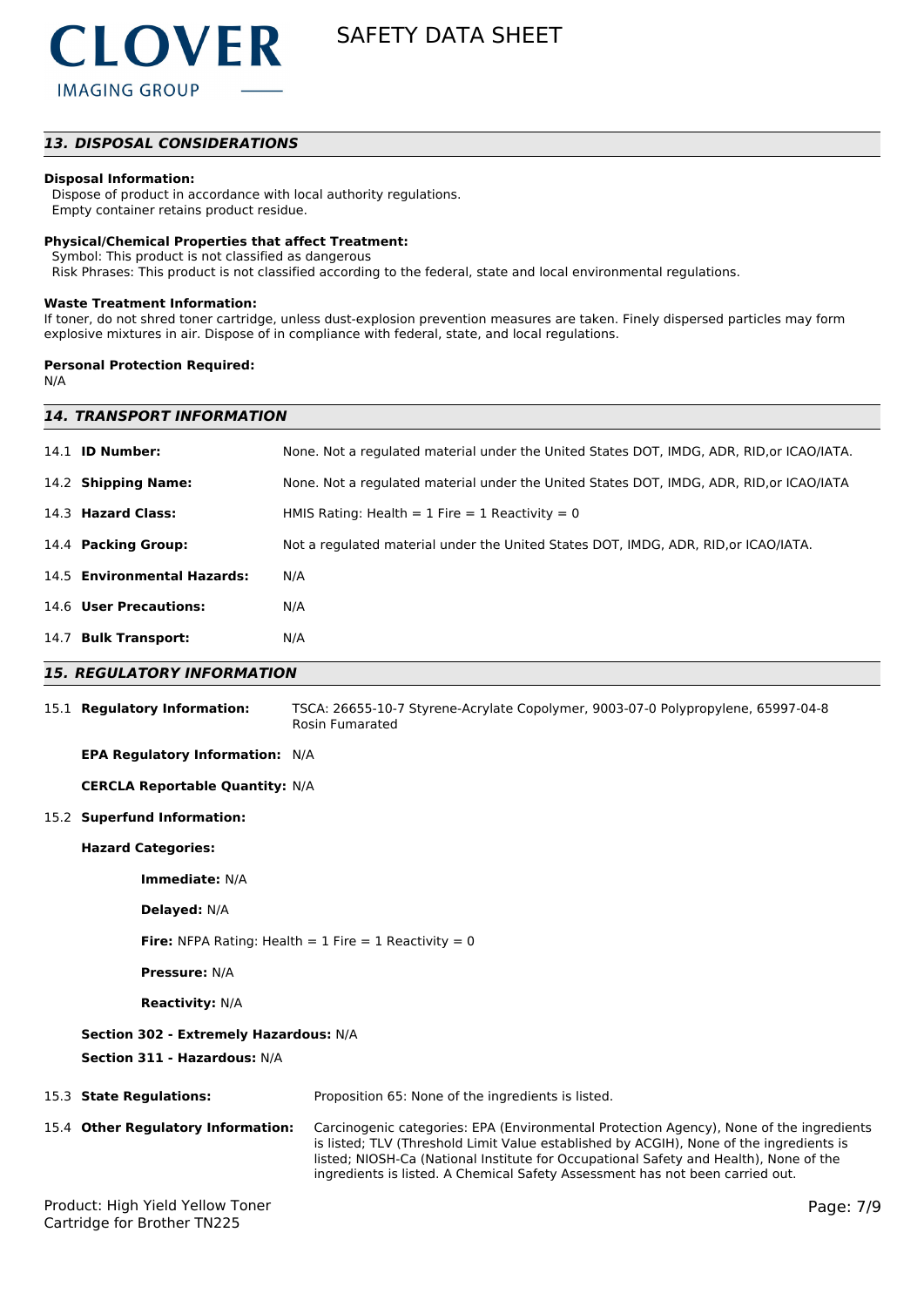

## *16. OTHER INFORMATION*

| <b>General Comments:</b>          | This information is based on our current knowledge. It should not therefore be construed as<br>guaranteeing specific properties of the products as described or their suitability for a particular<br>application |
|-----------------------------------|-------------------------------------------------------------------------------------------------------------------------------------------------------------------------------------------------------------------|
| <b>Creation Date of this SDS:</b> | 07/29/2020                                                                                                                                                                                                        |